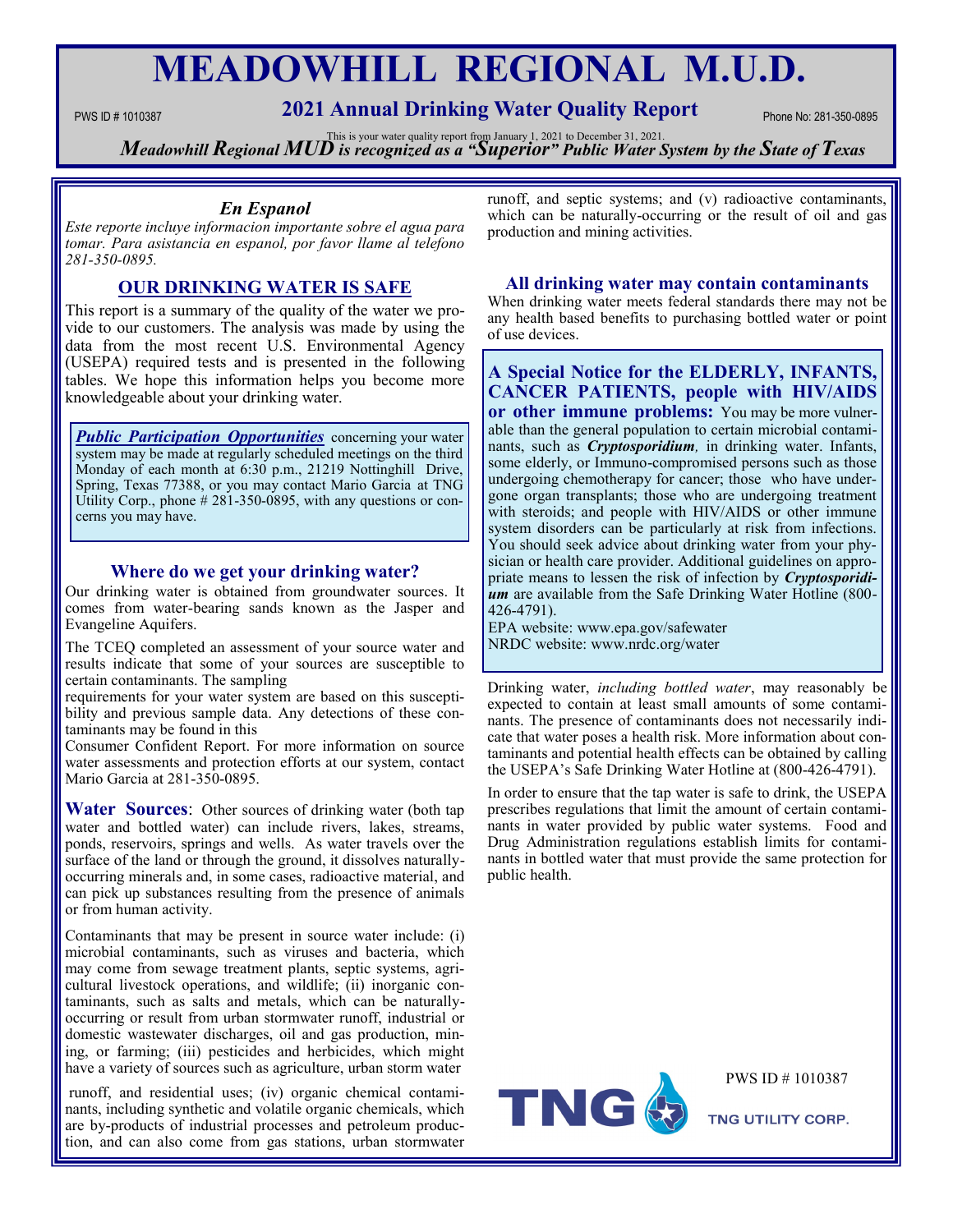# *About the Following Table*

The following table contains all of the federally regulated or monitored chemical constituents which have been found in your drinking water. USEPA requires water systems to test up to 97 constituents. The data presented in the report is from the most recent testing done in accordance with the regulations.

## *Abbreviations and Definitions*

Avg: Regulatory compliance with some MCLs are based on running annual average of monthly samples.<br>Maximum Contaminant Level (MCL) - The highest level of a contaminant that is allowed in drinking water. MCL's are set as clo ment technology.

Level 1 Assessment: A Level 1 assessment is a study of the water system to identify potential problems and determine (if possible) why total coliform bacteria have been found in our water system.

**Maximum Contaminant Level Goal (MCLG)** - The level of contaminant in drinking water below which there is no known or expected risk to health. MCLG's allow for a margin of safety. Level 2 Assessment: A Level 2 assessment is a very detailed study of the water system to identify potential problems and determine (if possible) why an E. coli MCL violation has occurred and/ or why total coliform bacteria have been found in our water system on multiple occasions.

Maximum Residual Disinfectant Level (MRDL) - The highest level of disinfectant allowed in drinking water. There is convincing evidence that addition of a disinfectant is necessary for control of microbial contaminants.

**Maximum Residual Disinfectant Level Goal (MRDLG)** - The level of a drinking water disinfectant below which there is no known or expected risk to health. MRDLGs do not reflect the benefits of use of disinfectants to control microbial contamination.

**Treatment Technique (TT)**– A required process intended to reduce the level of a contaminant in drinking water.

Action Level (AL)– The concentration of a contaminant which, if exceeded, triggers treatment or other requirements which a water system must follow.<br>Action Level Goal (ALG)- The level of a contaminant in drinking water bel

**MFL:** million fibers per liter (a measure of asbestos)

**ppm** - milligrams per liter or parts per million-or one ounce in 7,350 gallons of water. **ppb** - micrograms per liter or parts per billion-or one ounce in 7,350,000 gallons of water.

**pCi/l -** pico curies per liter *(a measure of radioactivity)* 

**N/A** - not applicable

**mrem**– millirems per year (a measure of radiation absorbed by the body)

**NTU**-nephelometric turbidity units ( a measure of turbidity)

**ppt**– parts per trillion, or nanograms per liter (ng/L)

**ppq**– parts per quadrillion, or picograms per liter (pg/L)

#### *Availability of Unregulated Contaminant Monitoring Rule (UCMR)*

We participated in gathering data under the UCMR in order to assist USEPA in determining the occurrence of possible drinking water contaminants. Since unregulated contaminants were detected, they are shown in the following table. This data may also be found on USEPA's web site at http://www.epa.gov/safewater/data/ncod.html, or you may call the Safe Drinking Water Hotline at 1-800-426-4791.

# *Meadowhill Regional M.U.D - 2021 Drinking Water Quality Report Data*

#### **Inorganics:**

| Collection<br>Date  | Constituent | <b>Highest Level Range of</b><br><b>Detected</b> | <b>Detected Levels</b> | MCL | <b>MCLG</b> | Unit of<br><b>Measure</b> |    | <b>Violation Source of Constituent</b>                                                                                          |
|---------------------|-------------|--------------------------------------------------|------------------------|-----|-------------|---------------------------|----|---------------------------------------------------------------------------------------------------------------------------------|
| 11/11/2020 Fluoride |             | 2.26                                             | $2.26 - 2.26$          |     |             | ppm                       | No | Erosion of natural deposits; water additive that<br>promotes strong teeth. Discharge from fertilizer and<br>aluminum factories. |
| $11/11/2020$ Barium |             | 0.069                                            | $0.069 - 0.069$        |     |             | ppm                       | No | Discharge of drilling wastes; Discharge from refineries;<br>Erosion of natural deposits.                                        |

\*This is an alert about your drinking water and a cosmetic dental problem that might affect children under nine years of age. At low levels, fluoride can help prevent cavities, but children drinking water containing more than 2 miligrams per liter (mg/L) of fluoride may develop cosmetic discoloration of their permanent teeth(dental fluorosis). The drinking water provided by your community water system Meadowhill Regional MUD has a fluoride concentration of 2.26 mg/L/

Dental fluorosis, in its moderate or severe forms, may result in a brown staining and/or pitting of the permanent teeth. This problem occurs only in developing teeth, before they erupt from the gums. Children under nine should be provided with alternate sources of drinking water or water that has been treated to remove the fluoride to avoid the possibility of staining and pitting of their permanent teeth. You may also want to contact your dentist about proper use by young children of fluoride-containing products. Older children and adults may safely drink the water.

For more information, please call Brenda Landin of TNG Utility at (281) 350-0895. Some home water treatment units are also available to remove fluoride from drinking water. To learn more about available home water treatment units, you may call NSF International at 1-877-8-NSF-HELP.

**Unregulated Contaminants:** Unregulated contaminants are those for which the USEPA has not established drinking water standards. The purpose of unregulated contaminant monitoring is to assist USEPA in determining the occurrence of unregulated contaminants in drinking water and whether future regulations are warranted.

| Year | `onstituent | Average of All         | Kange of        | Unit of | <b>Source of Constituent</b>              |
|------|-------------|------------------------|-----------------|---------|-------------------------------------------|
|      |             | <b>Sampling Points</b> | Detected Levels | Measure |                                           |
| 2021 | Bromoform   | .                      |                 | ppb     | Byproduct of drinking water disinfection. |

Lead and Copper: These samples are taken from the customer taps. Definitions: Action Level Goal (ALG): The level of a contaminant in drinking water below which there is no known or expected risk to health. ALGs allow for a margin of safety. Action Level: The concentration of a contaminant which, if exceeded, triggers treatment of other requirements which a water system must follow.

| Date<br>Sampled | <b>Constituent</b> | The 90th<br>Percentile | <b>Number of Sites</b><br><b>Exceeding Action Level</b> | Action<br>Level | <b>Unit of</b><br>Measure | <b>MCLG</b> | Violation | <b>Source of Constituent</b>                                                                                  |
|-----------------|--------------------|------------------------|---------------------------------------------------------|-----------------|---------------------------|-------------|-----------|---------------------------------------------------------------------------------------------------------------|
| 8/5/2019        | Lead               | 2.49                   |                                                         |                 | ppb                       |             | No        | Corrosion of household plumbing systems;<br>Erosion of natural deposits.                                      |
| 8/5/2019        | Copper             | 0.0877                 |                                                         | 1.3             | ppm                       |             | No        | Erosion of natural deposits; leaching from<br>wood preservatives; corrosion of<br>household plumbing systems. |

The 90th percentile of the Lead/ Copper analysis means the top 10% (highest sample results) of all samples collected.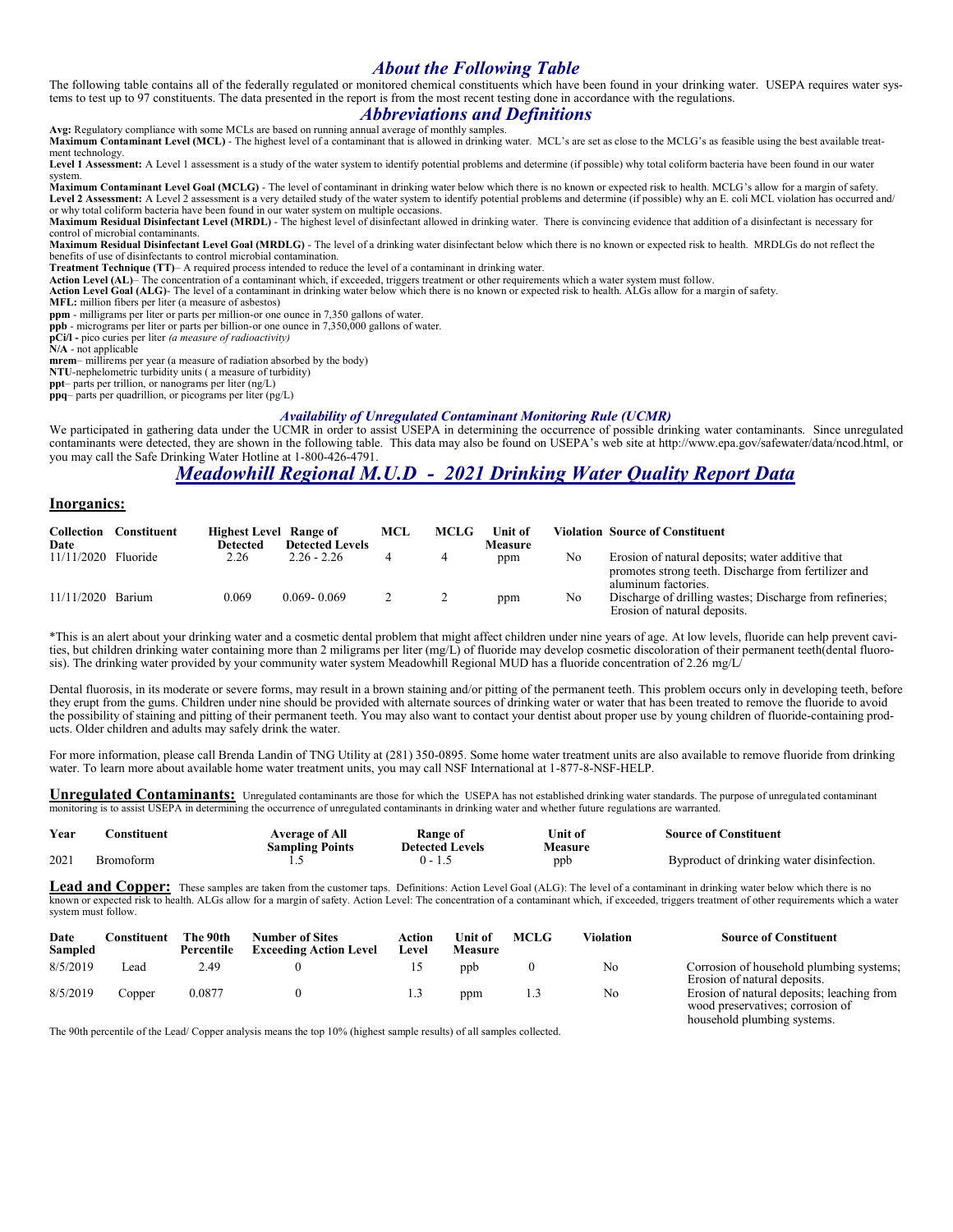# *Meadowhill Regional M.U.D - 2021 Drinking Water Quality Report Data Continuation*

#### **Disinfection Byproducts:**

| Date | <b>Collection Constituent</b>  | <b>Highest Detected</b><br>∍evel | <b>Range of Detected</b><br>Levels (low - high) | MCL | MCLG Unit of | Measure | Violation | <b>Source of Constituent</b>                  |
|------|--------------------------------|----------------------------------|-------------------------------------------------|-----|--------------|---------|-----------|-----------------------------------------------|
| 2021 | Total Trihalomethanes<br>TTHM) |                                  | 3-3                                             |     | N/A          | ppb     |           | No By-product of drinking water disinfection. |

\*The value in the Highest Level or Average Detected column is the highest average of all TTHM sample results collected at a location over a year.

#### **Disinfectant Residuals:**

| Year | Constituent                                     |                                               | Average<br>Level | <b>Range of Detected</b><br>Levels (low - high) | <b>MRDL</b>                                                         | <b>MRDLG</b> | <b>Unit of</b><br><b>Measure</b>                                 |    | <b>Violation Source of Constituent</b> |                                          |
|------|-------------------------------------------------|-----------------------------------------------|------------------|-------------------------------------------------|---------------------------------------------------------------------|--------------|------------------------------------------------------------------|----|----------------------------------------|------------------------------------------|
| 2021 | Chlorine Residual, Free                         |                                               | 1.65             | $1.05 - 2.30$                                   |                                                                     | 4            | ppm                                                              | No |                                        | Disinfectants used to control microbes.  |
|      | <b>Coliform Bacteria:</b>                       |                                               |                  |                                                 |                                                                     |              |                                                                  |    |                                        |                                          |
|      | <b>Maximum Contaminant</b><br><b>Level Goal</b> | Total Coliform-<br><b>Maximum Contaminant</b> |                  | Highest No. of<br><b>Positive</b>               | <b>Fecal Coliform or E.Coli</b><br><b>Maximum Contaminant Level</b> |              | <b>Total No. of Positive E.Coli</b><br>or Fecal Coliform Samples |    | Violation                              | <b>Likely Source of Contamination</b>    |
|      | $\mathbf{0}$                                    | Level<br>positive monthly<br>sample           |                  |                                                 | N/A                                                                 |              | 0                                                                |    | N                                      | Naturally present in the<br>environment. |

**Organics:** TESTING WAIVED, NOT REPORTED, OR NONE DETECTED **Turbidity:** NOT REQUIRED

# *Secondary Constituents*

Many constituents (such as calcium, sodium, or iron) which are often found in drinking water, can cause taste, color, and odor problems. The taste and odor constituents are called secondary constituents and are regulated by the State of Texas, not USEPA. These constituents are not causes for health concerns, but may greatly affect the appearance and taste of your water.

| Year | Constituent                       | Average<br>Level | <b>Range of Detected</b><br>Levels (low - high) | Secondary<br>Limit | Unit of<br><b>Measure</b> | <b>Source of Constituent</b>                                                          |
|------|-----------------------------------|------------------|-------------------------------------------------|--------------------|---------------------------|---------------------------------------------------------------------------------------|
| 2020 | <b>Total Hardness</b><br>as CaCO3 | 12               | $0 - 12$                                        | N/A                | ppm                       | Naturally occurring soluble mineral salts.                                            |
| 2020 | Calcium                           | 4.8              | $0 - 4.8$                                       | N/A                | ppm                       | Abundant naturally occurring element.                                                 |
| 2020 | Iron                              | 0.044            | $0 - 0.044$                                     | $\cdot$ 3          | ppm                       | Erosion of natural deposits; iron or steel water delivery<br>equipment or facilities. |
| 2020 | Manganese                         | 0.0027           | $0 - 0.0027$                                    | .05                | ppm                       | Abundant naturally occurring element.                                                 |
| 2020 | Zinc                              | 0.005            | $0 - 005$                                       | 5.0                | ppm                       | Moderately abundant naturally occurring element; used<br>in the metal industry.       |
| 2020 | Sodium                            | 226              | $0 - 226$                                       | N/A                | ppm                       | Erosion of natural deposits; byproducts of oil field activity.                        |

# 5 **Recommended Additional Health Information for Lead in Drinking Water:**

**Secondary and Other Non-Regulated Constituents:** *-* No associated adverse health effects with the following:

*"If present, elevated levels of lead can cause serious health problems, especially for pregnant women and young children. Lead in drinking water is primarily from materials and components associated with service lines and home plumbing. This water supply is responsible for providing high quality drinking water, but cannot control the variety of materials used in home plumbing components. When your water has been sitting for several hours, you can minimize the potential for lead exposure by flushing your tap for 30 seconds to 2 minutes before using water for drinking or cooking. If you are concerned about lead in your water, you may wish to have your water tested by an approved laboratory. Information on lead in drinking water, testing methods, and steps you can take to minimize exposure is available from the Safe Drinking Water Hotline or at http://www.epa.gov/safewater/lead."*